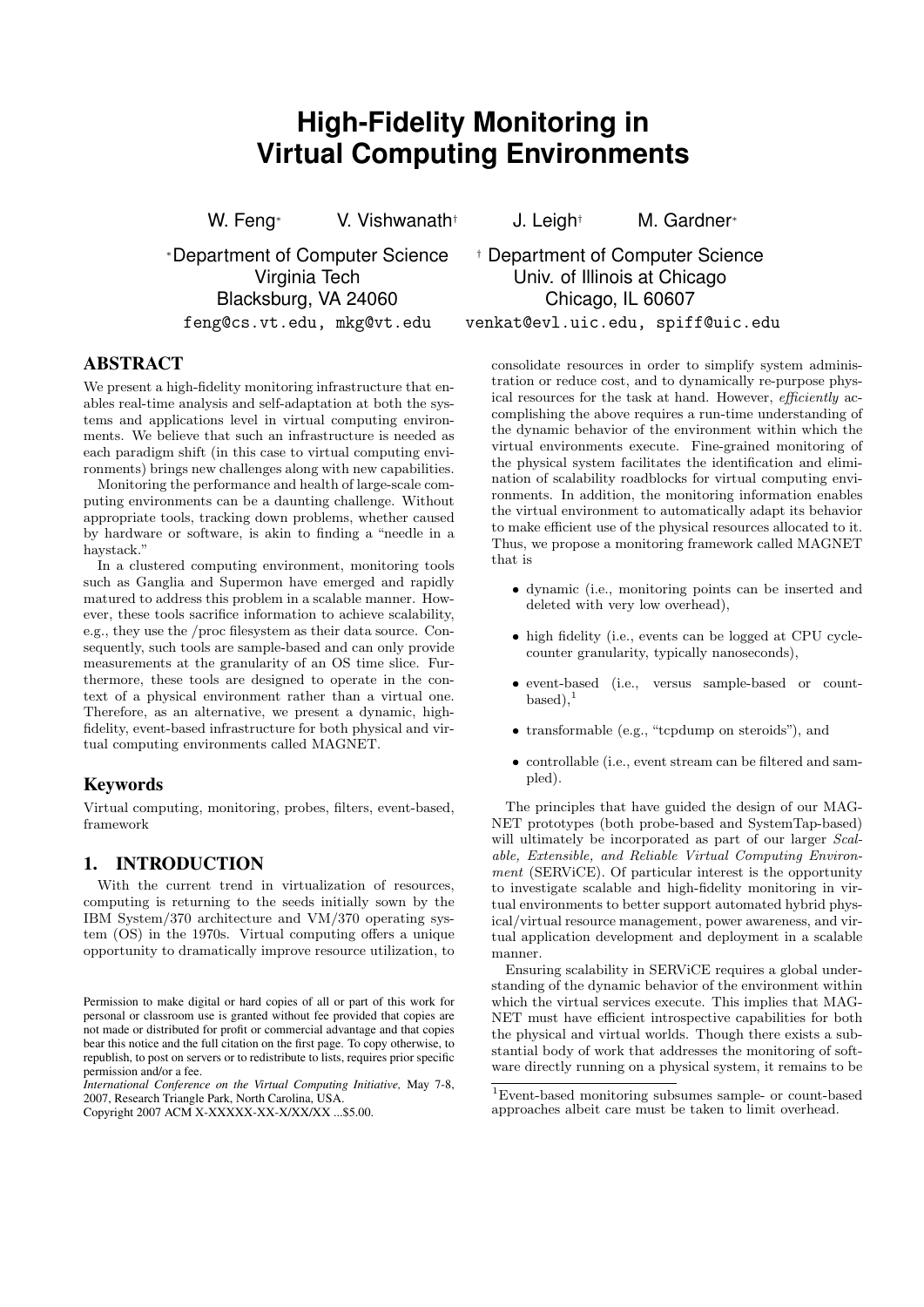seen how much of the work translates directly to monitoring resources supporting a virtual environment.

It is the dual nature of the physical/virtual computing environment that provides additional challenges, such as how to map the physical results from monitoring to the virtual environments such that applications can reason about their behavior without needing to know about applications running in other unrelated environments. We envision that the physical run-time system and the applications in the virtual environments may wish to adapt their behavior simultaneously. Clearly, the behaviors of the two are coupled, and hence, a theory that allows the two adaptations to proceed stably and predictably is needed.

Ubiquitous, low-overhead monitoring also provides the information needed to make better resource management decisions in order to reduce power consumption. For example, reading/writing a block of data from/to storage takes a significant amount of time; many CPU cycles can be wasted waiting for the I/O to complete. Because operating system power-management daemons operate in user space, they cannot predict when a block will be read or written, and hence, must use heuristics to decide when the power (or energy) consumption of the processor or other resources can be reduced. Clearly there is a potential for increased power efficiency if more precise information can be obtained. With fine-grained monitoring, the power management system can be directly informed when such events occur leading to better optimization of the system behavior.

Virtual monitoring tools for SERViCE will also benefit the development and deployment of applications in virtual environments. Traditional tools developed for the physical world and used in a virtual environment may provide misleading results. For example, CPU performance counters or cycle registers are often used to diagnose performance problems in the physical world. Using those counters in the virtual world may mislead developers who think they are measuring their application's performance but instead see the interposed effects of unrelated computations running in other virtual environments. These and other issues can be addressed by tools that provide an appropriate virtualization of the performance of the physical machine obtained by fine-grained monitoring. The key will be a flexible system for developing monitoring tools.

The rest of this paper is organized as follows: Section 2 provides background information on the probe mechanisms that serve as the basis for MAGNET's functionality. Section 3 describes our design and implementation of the MAG-NET framework. Section 4 quantifies the effect that MAG-NET has on the system being monitored. Section 5 presents related work, followed by the conclusion in Section 6.

# 2. BACKGROUND

MAGNET relies on kernel probes, a dynamic instrumentation mechanism that is available in the Linux 2.6 kernel (see Figure 1) . They are based on the work done on dprobes by IBM. Kernel probes can be dynamically inserted and deleted with minimal overhead, thus eliminating the need to recompile the kernel and reboot the system each time instrumentation is added or removed, a characteristic of the earlier statically configured versions of MAGNET [3, 4].

Kernel probes provide a lightweight mechanism to dynamically "break into" any kernel routine and collect debugging or performance information. More specifically, a dynamic



Figure 1: Architecture of MAGNET in a Virtual Environment

probe is an automated breakpoint that is dynamically inserted into executing kernel-space code without the need to modify its underlying source. Associated with each probe is a corresponding event-handler that runs as an extension to the system breakpoint's interrupt handler with little to no dependence on system facilities. Consequently, probes may be seamlessly implanted into many "hostile" environments including the context-switch path, the interrupt-time path, and SMP-enabled code paths.

There are three types of probes available in the Linux 2.6 kernel: kprobes, jprobes, and kretprobes. An additional, experimental probe type called djprobes is also being considered for inclusion in the kernel.

# 2.1 kprobe

A kprobe can be inserted on vitually any instruction in the kernel and provides access to the register arguments. When a kprobe is registered, it makes a copy of the probed instruction and replaces the first byte(s) of the probed instruction with a breakpoint instruction (e.g., 'int3' on i386 and x86 64). When the a processor encounters the breakpoint instruction, a trap occurs, the processor's registers are saved, and control passes to the kprobe code. The kprobe executes the associated pre-handler and single steps through its copy of the probed instruction. Upon completion, the kprobe executes any post-handler that is associated with the kprobe.

# 2.2 jprobe

A jprobe provides convenient access to the arguments of a kernel function. It is implemented by placing a kprobe at a function's entry point and uses a mirroring technique to allow seamless access to the function's arguments. A jprobe can only be inserted at the function's entry.

# 2.3 kretprobe

A kretprobe, also known as a return probe, is inserted at the return address of a kernel function, thus providing access to the return value of a function call. It is implemented via a trampoline instruction.

# 2.4 djprobe

In contrast to the three aforementioned probes, the  $diprobe$  — also known as the *direct jump probe* — uses a jump instruction instead of a breakpoint to hook into the instruction stream. This approach reduces the overhead associated with probe invocation. On the x86 platform, the djprobe is implemented using the relative 'jmp' opcode instead of 'int3' break opcode that is used by the other probes, thus providing the ability to dynamically hook into any kernel function entry point with dramatically lower overhead.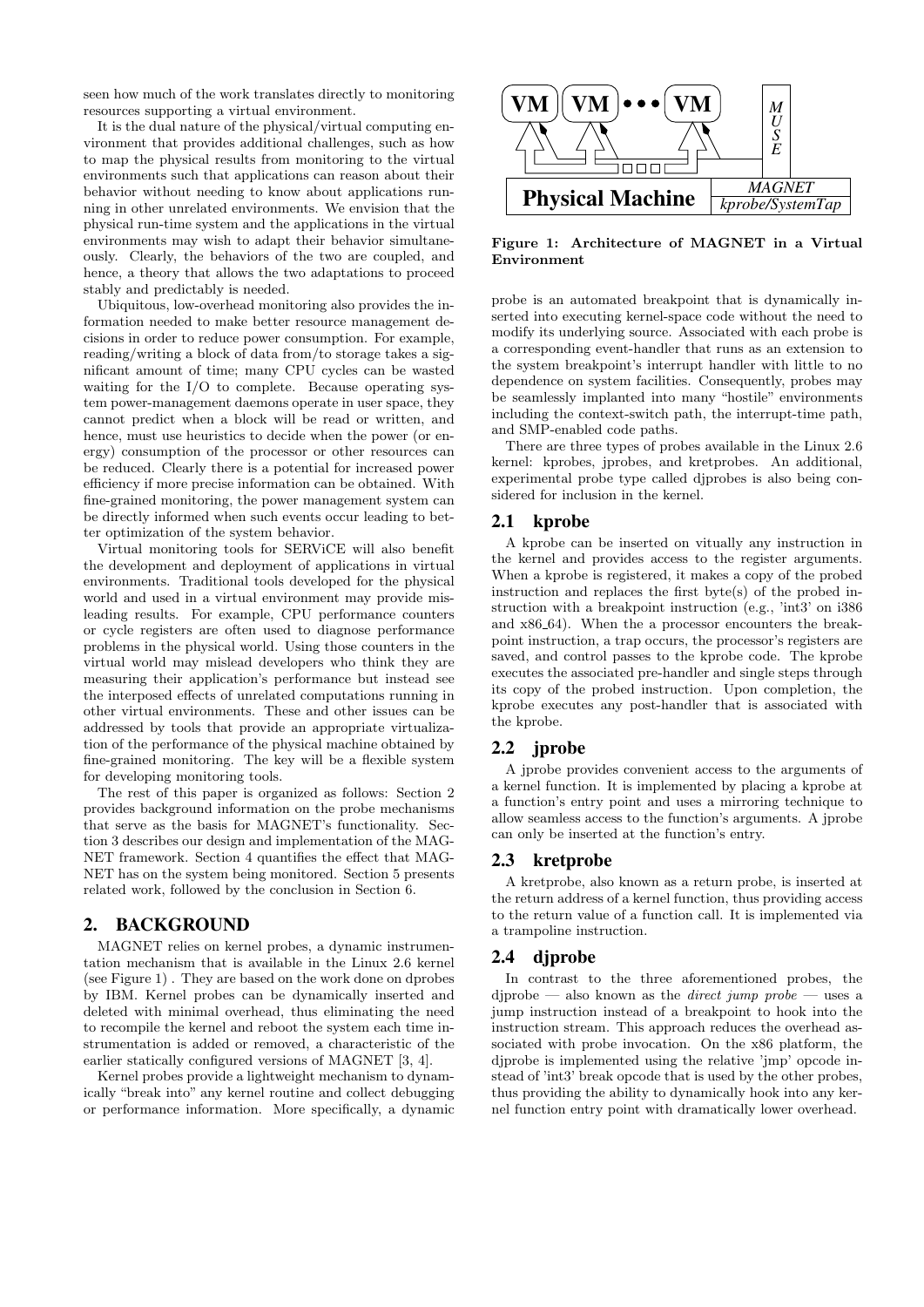# 3. THE MAGNET FRAMEWORK

The MAGNET framework consists of a global control subsystem that interacts with and manages four other subsystems: monitoring, event filtering and synthesis, performance logging, and event-streaming. It is also responsible for the dynamic run-time configuration and management of the four subsystems within the MAGNET framework. The monitoring subsystem produces an event stream that is passed through an event filter and synthesis engine before being logged to magnetfs, a high-performance logging subsystem exporting data as regular files. This allows user-space eventstream clients to read the data using regular file operations.

#### 3.1 Control Subsystem

Th control subsystem provides dynamic run-time configuration and management of the subystems within the MAG-NET framework. It consists of  $magnetk$  — a kernel thread that is responsible for communication with user-space applications and other kernel modules. In addition, the control subsystem contains an instrumentation database which contains a list of probes registered with the control subsystem, their associated filters, and the files in use by the logging subsystem.

MAGNET uses netlink sockets [6] for communication between magnetk and user-space processes or kernel modules. Typical magnetk messages include (1) enabling, disabling, adding, or removing instrumentation points on-the-fly, (2) creating or deleting log files in magnetfs, and (3) adding or deleting event filters and synthesizers to winnow and format the data.

The types of events being monitored can be extended on the fly by inserting user-defined modules into the running kernel. The instrumentation points dynamically join the monitoring framework by registering their probes with the control subsystem. Upon a registration request, magnetk returns a unique event identifier to the kernel module. This identifier is used to annotate related event records before logging them to *magnetfs*. Once registered, instrumentation points begin communicating with magnetk over netlink sockets.

#### 3.2 Monitoring Subsystem

As mentioned in Section 2, the MAGNET monitoring subsystem uses kprobes to instrument function in the kernel. In one MAGNET prototype, we use the kprobes directly; in our other prototype, we utilize them indirectly through SystemTap. For the purposes of this paper, we focus on the former.

A wide variety of probes can easily be made available by compiling and loading additional kernel modules. We have predefined probes, filters, and synthesizers to instrument the network stack, the process scheduler, and the memory management subsystem. New instrumentation points are registered with the MAGNET control subsystem when the module is loaded. When the instrumentation are enabled, event records are logged to files in the magnetfs system, as described in Section 3.4 below.

Figure 2 shows a typical MAGNET event record. The actual record format is configurable during the loading of the MAGNET kernel module. The record format is flexible enough to support SMP configurations, 32- and 64-bit architectures, and variable-sized records. Variable-sized records were added to the latest version of MAGNET to enable more

efficient use of the circular buffers in kernel space and to further reduce the amount of data transferred to user space.

struct magnetEvent {

```
unsigned int _header;
// _header[5:0]: CPU/Core ID
// _header[15:6]: Event ID
// _header[31:16]: Event size in bytes
// Configurable at module loading
PTR_TYPE _abstractID;
// PTR_TYPE is 4 or 8 bytes, architecture-dependent.
// The value depends on the event type.
unsigned long long _timer;
// high precision timing based on the timestamp counter
unsigned int _pid;
// usually the tgid of the process
unsigned char* _eventRecord;
```
};

Figure 2: MAGNET Instrumentation Record

### 3.3 Event-Filtering and Synthesis Subsystem

Event filtering and synthesis is a critical service that classifies, analyzes, and efficiently disseminates events. Filtering has the benefit of dramatically reducing the "drinking from the firehose" effect. It is particularly important to do kernelspace event filtering as it reduces the amount of data that is transferred between the kernel and user space, thereby reducing overhead. Synthesis also reduces the amount of data being transferred while increasing the utility of the information. (An example of synthesis is converting an event stream into periodic averages or descriptive statistics. In this way, sample- and statistics-based monitoring can also be inexpensively provided.)

Filtering and synthesis functionality is extremely important in virtual computing environments because it allows the event stream to be separated into views tailored for the virtual machines receiving the data. It is through this mechanism that isolation is achieved in spite of the fact that virtual machines share the physical resources of the host. Individualized data streams allow virtual environments to adapt without being distracted by the behavior of the other environments.

Currently, kernel-space event filtering is implemented with the help of a hash table. Events may be filtered based on the processor ID, the event type, or the abstract ID returned from the control subsystem at registration. Three mechanisms of event filtering in kernel space are currently supported:

- 1. Via a probe handler associated with the instrumentation point.
- 2. Via an explicit call to the magnet\_add() function.
- 3. Via a kernel thread that traverses the event stream selecting records to be logged.

Probe handlers can decide at the time an event occurs whether or not to record the event. Alternatively, magnet\_add() can be called explicitly to record an event. Finally, kernel threads traverse the event stream to select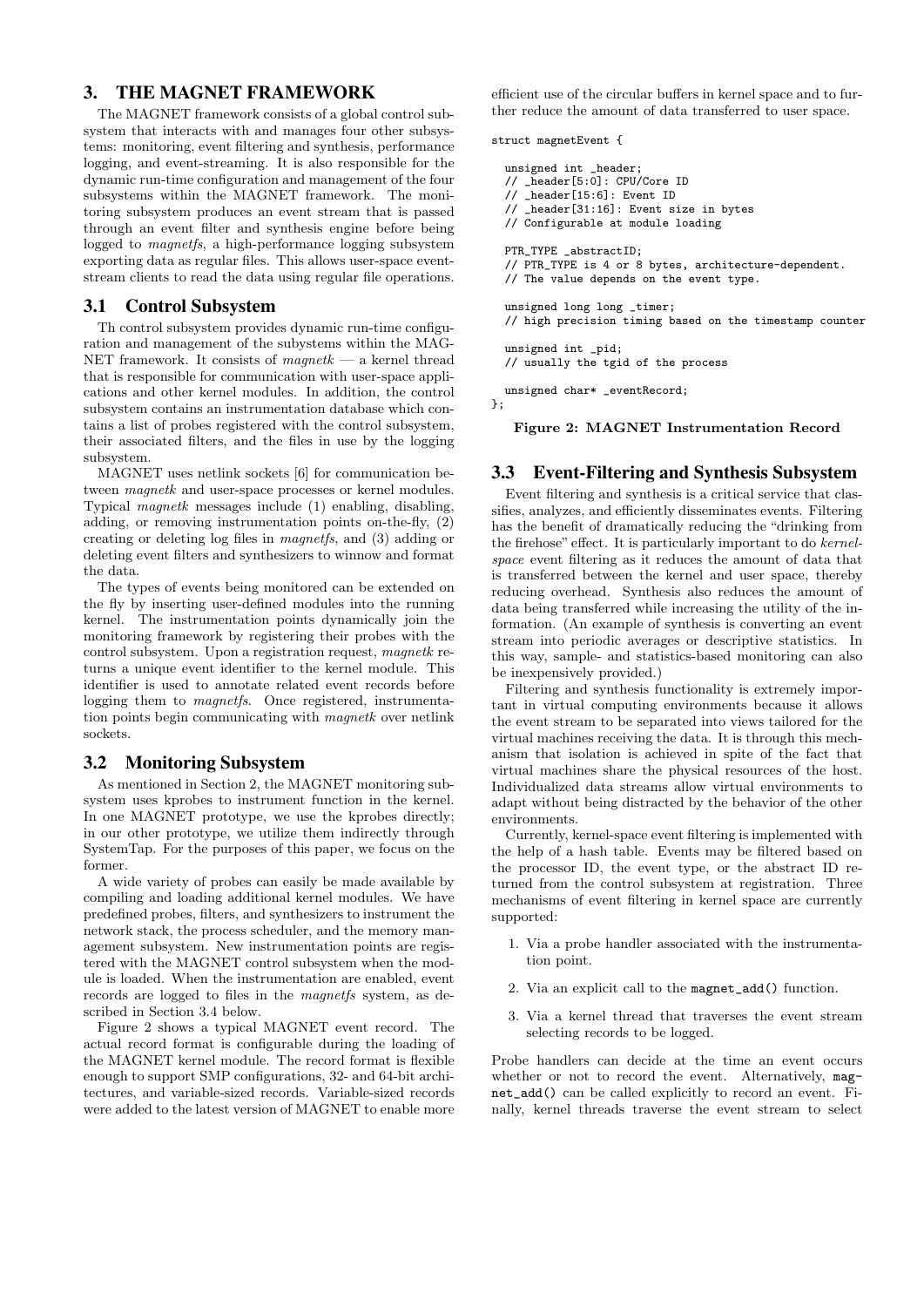records that satisfy the specified predicates, and optionally, to synthesize higher-level information from low-level events.

Typically, one of the first two mechanisms is used to process streams containing high-frequency events in order to reduce the volume of data that needs to be transferred from kernel to user space. The probe handlers generally must be small, simple, and consume as few CPU cycles as possible to reduce measurement perturbation. The third mechanism, filtering using a kernel thread (kthread), is better suited for low-frequency events. Filtering with the aid of a kthread facilitates the composition of complex filters that can correlate between different events occurring within a given time window. Additional filtering can also be carried out in user space with the support of user-space analysis and synthesis tools such as Autopilot [11], MUSE [4], and Prophesy [13].

# 3.4 High-Performance Logging System

The MAGNET filesystem, magnetfs, efficiently logs event streams and transfers data at high rates from kernel to user space. Magnetfs is built upon debugfs, an in-kernel filesystem that was added to Linux 2.6 and enabled by default in most Linux distributions. Debugfs was designed to transfer debugging messages from kernel modules to user space in order to facilitate driver debugging. It provides an interface for export the values of variables and counters to user-space applications and was designed to replace the ubiquitous printk often used for debugging.

However, debugfs has an extensible design allowing the default filesystem operations to be overloaded on a per file basis. We refer to the debug filesystem overloaded with filesystem operations to support high-performance transfers of MAGNET event streams between kernel and user space as magnetfs. Magnetfs supports a rich set of highperformance interfaces that include blocking I/O, pollingbased I/O, asynchronous I/O, and signal-driven I/O. This mechanism enables the user-space data-collection application to efficiently process data. Experience with earlier versions of MAGNET that only supported polling I/O showed that the other modes are important for reducing the CPU usage of user-space applications that consume the event stream.

In magnetfs, circular buffers are created in the kernel for logging data. Probe handlers record the event records into one or more of the circular buffers. Double buffering allows events to be transferred to user-space without hindering data collection. Multiple buffers are also useful to reduce mutual exclusion effects of SMP or multicore systems. Multiple buffers can also be used during filtering to separate the event streams in preparation for delivery to specific virtual environments. Alternatively, a single buffer for all events can be used to maintain the global ordering of events without the need for an on-the-fly merge. Buffers are exported to user space as files under debugfs mount points. The files can be read by user-space applications via regular file operations. Circular buffers can also be read directly by kernel-space clients, such as magnetk threads.

Buffering delivers high-bandwidth for bulk delivery of data to user space. However, it also increases the average delay from when an event occurs until it is available in user space. Therefore, magnetfs can also be configured to be event-triggered. User-space applications use an ioctl to set a buffer's read-size watermark (the minimum amount of data that must be available before a read operation can

succeed), the read timeout (the maximum delay before returning data), and the minimum read count (the minimum number of events before a read can succeed). Using these parameters, the performance of individual magnetfs files can be tuned as appropriate.

## 4. PERFORMANCE EVALUATION

We evaluate the performance of the MAGNET implementation by measuring the impact of monitoring with MAG-NET on user-space performance. We then analyze the performance benefits of MAGNET's kernel-event filtering and sampling capabilities. We use the above to demonstrate the scalability of MAGNET to monitor at extremely high event rates and log data at extremely high rates with negligible event-loss rates and low CPU utilization as a substrate upon which to build a monitoring, management, and adaptation infrastructure for virtual environments.

### 4.1 Monitoring the Network Subsystem

The network performance of virtual environments is of great concern for several up-and-coming application areas, e.g., high-performance or grid computing, where virtualization is starting to be used as a packaging and delivery mechanism for scientific computations [5], or application service providers that are using virtualization for server consolidation to reduce cost. In this section, we evaluate the impact of MAGNET on the performance of 10-Gigabit Ethernet as it monitors the journey of packets through the network stack.

#### *4.1.1 Testbed*

The testbed consists of two identical dual 2.4-GHz Opteron single-core systems with 1 MB of L2-cache and 4 GB of 200-MHz DDR SDRAM running a Linux 2.6.12.6- SMP patched with the Chelsio TCP offload engine (TOE) support (driver version 2.1.4). The Tyan K8W Thunder motherboards feature an AMD-8131 chipset. Each node has a Chelsio T210 TOE-based 10-Gigabit Ethernet (10GigE) network adapter plugged into a 133 MHz/64-bit PCI-X slot. The systems are connected back-to-back.

The offload capabilities of the network adapters are deliberately disabled at boot time to ensure that all the protocol processing is done on the end hosts and not offloaded to the network adapters. The Chelsio network adapters are also configured with a MTU of 9000 bytes, as is common in data centers. The two nodes also have an Intel E1000 LX 1-Gigabit Ethernet network adapter, each on a 100-MHz / 64-bit PCI-X slot, also connected back-to-back, with a MTU of 1500 bytes.

#### *4.1.2 Methodology*

The impact of the monitoring mechanism is estimated by measuring the performance degradation caused by running MAGNET while maximizing the transfer rate between the two test hosts and compare the results to the same test without MAGNET enabled. As a further point of comparison, the impact of running a kernel-based  $tcpdump$ <sup>2</sup>, the traditional tool for capturing network packet traces, is also measured.

 $\frac{1}{2}$ Tcpdump was configured with PCAP\_FRAMES=max and PCAP\_TO\_MS=0. The kernel was compiled with the The kernel was compiled with the PF\_PACKET and PACKET\_MMAP options to improve the packet capture performance.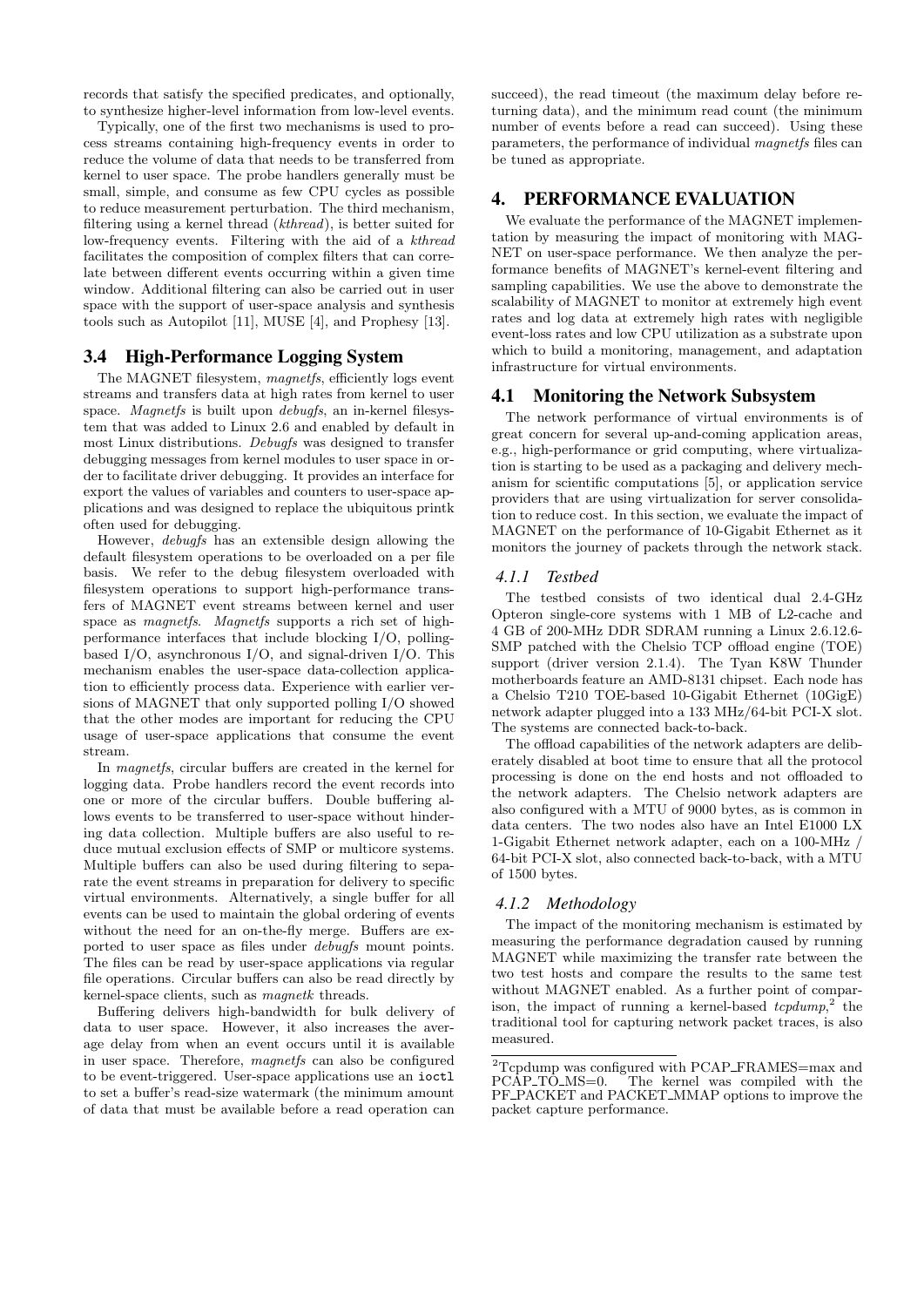The source of network traffic is IPerf 2.0.2, an applicationlevel, end-to-end bandwidth measurement tool that both sends/receives packets and computes the transfer rate. Any overhead caused by monitoring should show up as a reduction in the observed "goodput"<sup>3</sup> and as an increase in CPU utilization over the baseline in which no monitoring is performed. To minimize interference, we restrict the processes running on the end hosts to IPerf, MAGNET (or tcpdump), and a few essential services.

MAGNET's dynamic instrumentation points are used to monitor the journey of UDP packets through four different layers of the networking stack on both sender and receiver.

- Socket layer: inet\_sendmsg and inet\_recvmsg kernel functions,
- Transport layer: udp\_sendmsg and udp\_recvmsg kernel functions,
- Internetwork layer: ip\_push\_pending\_frames and ip\_rcv\_finish kernel functions,
- Access layer: dev\_queue\_xmit and net\_rx\_action kernel functions.

For each event, MAGNET logs the packet header, the time the event occurs using the CPU timestamp counter register (TSC), and the IDs of the CPU and thread that did the processing. Events are logged to an 8-MB magnetfs buffer. We point out that tcpdump only generates a single record for each packet while MAGNET was configured to record four events per packet. In addition, the MAGNET event records also contain CPU and thread IDs while tcpdump records do not.

#### *4.1.3 Results*

As seen in Figure 3, the goodput of the IPerf-generated UDP stream running on an unmonitored system is 7.22 Gbps between the two test nodes over the 10GigE Chelsio network adapters. There were no packets dropped. With the MAG-NET kernel module loaded and instrumentation probes disabled, there is still no impact on the data rate of the IPerf UDP stream, as is expected since no instrumentation points have been inserted.

The decrease in goodput at the socket layer (one event per packet) when MAGNET is enabled is 0.1%, while the decrease is 0.4% for both the socket and UDP layers (two events per packet). As the number of events per packet increases, the goodput decreases. This is due the execution of a kernel probe interrupt (x86 int3 instruction) resulting in a context switch for each instrumentation point, along with the overhead of saving the event record and packet headers. In contrast, monitoring a single event per packet with tcpdump results in a goodput decrease of nearly 40%. In addition, there are no events lost by MAGNET while 0.01% events are lost by tcpdump. At 10 Gbps speeds, tcpdump struggles to keep up while MAGNET can monitor multiple layers in the network stack with far lower impact.

Also shown in Figure 3, the CPU utilization for MAG-NET is between 0.4% to 1.3% while the utilization of tcpdump is 32.1%. Thus, the CPU overhead of MAGNET is approximately 25 times lower than tcpdump. The low CPU utilization achieved by MAGNET is extremely important as it has minimal impact on the application running on the end host

#### *4.1.4 Scalability Analysis*

As applications and environments become more distributed and concurrent, particularly with the rapid adoption of multi-core processors for commodity computing, understanding performance issues requires understanding the interaction of the application with the underlying kernel hardware and software to identify performance bottlenecks. The challenge is exacerbated by the push for server consolidation fueled by rapid adoption of virtualization technologies. Applications that were once hosted separately must now share hardware causing subtle performance anomalies. Understanding the issues is often an iterative process and necessitates the logging of a large amount of data for both online and offline analysis. This requires monitoring and logging mechanisms capable of handling large volumes of data Additionally, the monitoring and logging mechanism must have low impact. We have shown that the overhead of MAGNET is very low. In this section, we investigate the ability of MAGNET to handle large amounts of data.

We start by evaluating the ability of *magnetfs* to transfer data efficiently from kernel space to user space using asynchronous I/O for reading the logged data. As before, MAGNET is configured to monitor an IPerf UDP stream between the two test nodes. The magnetfs buffer is configured for bulk data delivery with a maximum capacity of 8 MB and with a read watermark of 256 KB.

The total amount of data logged per packet to the tmpfs file system is given by the X-axis in Figure 4 while the transfer rate from kernel to user space is shown on the Y-axis. The data transfer rate is up to 306.11 MBps (2.448 Gbps) with no lost events. Also shown in Figure 4 is the CPU utilization of the user-space application that reads the data. As the amount of data to be transferred increases, the CPU utilization of the transfer application increases as is expected.

# 4.2 Performance of Statistical Sampling

Statistical sampling is beneficial for applications that need to adapt based on a statistical average over a period of time rather than due to a specific event. This is particularly useful for self-adaptive, reflective applications, e.g., application-level, rate-based network transport protocols such as RAPID [1]. Statistical sampling in support of virtual environments can provide needed information to make better resource allocation decisions for the various virtual machines running on a host. For example, the prior execution behavior of a payroll application obtained through statistical sampling is likely to indicate that resources demands increase dramatically two business days before payday, but are low the remainder of the week. Armed with this information, fewer virtual computations should be scheduled on the physical server during that time. While it may be feasible to manually accommodate such behavior when then degree of virtual machine co-scheduling is low, it quickly becomes intractable as the number of cores increase, as is envisioned now that the exponential increase in transistors

 $\sqrt[3]{3}$ Goodput is the effective rate at which valid data is sent. It is typically lower than the throughput since the latter also includes any retransmitted packets.

<sup>4</sup> If djprobes are accepted into the Linux kernel, the overhead of the probe mechanism is projected to drop by a factor of 5–6 as djprobe uses a "jmp" mechanism instead of an int3 software interrupt. This would definitely make the overhead of multiple probes in MAGNET negligible.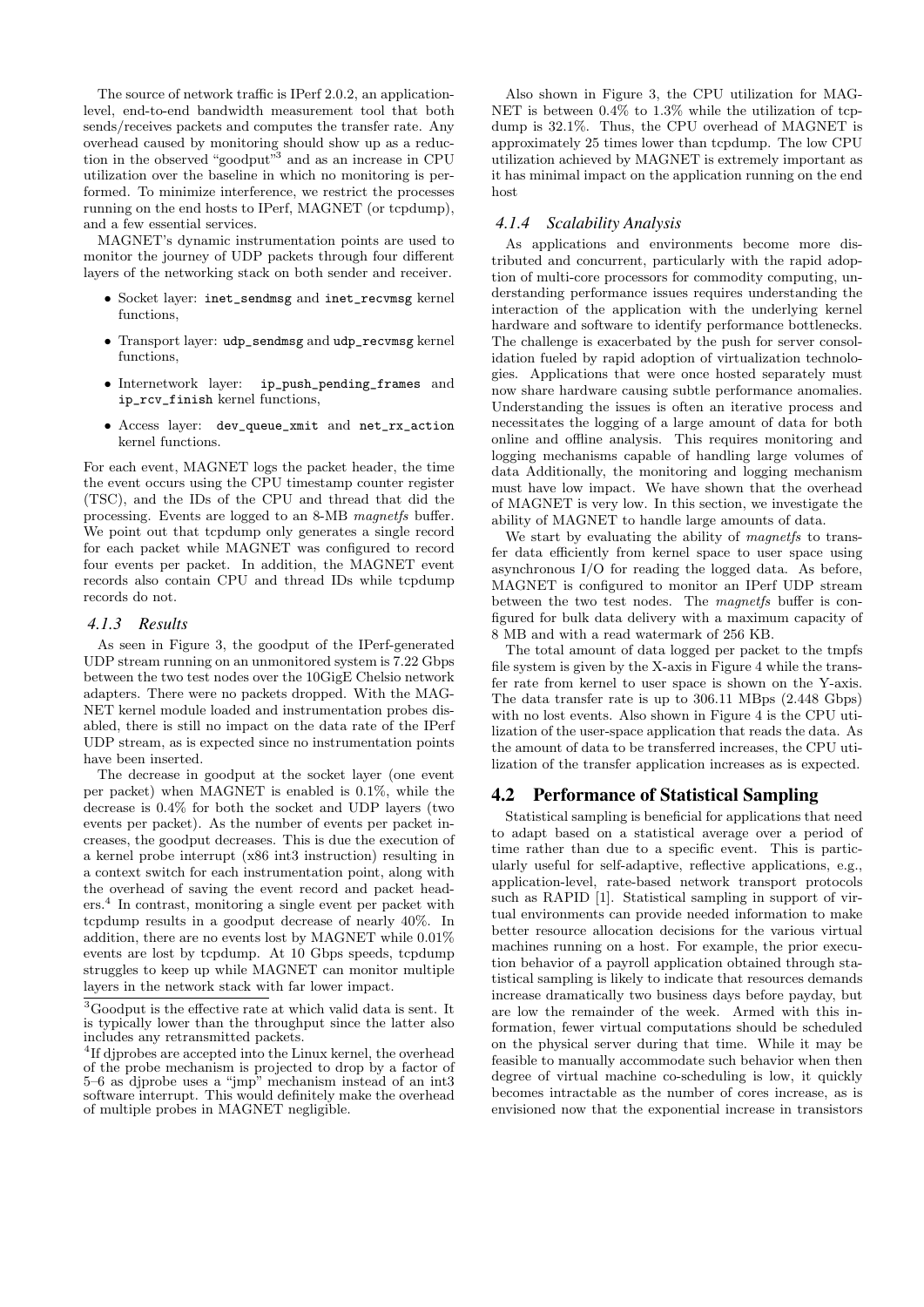

Figure 3: Impact of MAGNET and tcpdump on the Goodput and CPU Utilization



Figure 4: Performance of the Logging Mechanism in MAGNET **Figure 6: Performance Evaluation of the Logging Mechanism of MAGNET**

afforded by Moore's Law has turned to replication instead of higher clock speeds.

MAGNET supports event sampling wherein sampling is triggered by a timer or is based on the number of events logged. Figure 5 shows the effect of statistical sampling of the event stream on the goodput of the IPerf UDP Stream. In this experiment, we capture the arrival of a packet at the socket layer, UDP layer, IP layer, and the Ethernet layer for each packet (i.e., four events per packet) and record 4,000 bytes per event, i.e., 16,000 bytes per packet. The filters for each event are configured to sample based on the occurrence of the events.<sup>5</sup> We observe that as the sampling frequency decreases, the goodput achieved by the IPerf UDP streams increases and results in a reduction in the CPU utilization. A relatively modest one-in-40 sampling ratio allows nearly 94% of the peak bandwidth to be delivered while using less than 5% of the CPU in spite of the high event rate (211,250

events per second) being handled internally by the MAG-NET implementation.

Even though the probe notes each packet, the probe handler first checks if the event should be filtered before logging the event. Thus, the average overhead of computation in the probe handler is lower as the sampling frequency decreases. The CPU utilization of user space applications also decreases as the sampling frequency decreases. This is primarily due to the lower amount of data logged. There exists a tradeoff between capturing every event and statistically sampling the events. Capturing every event results in complete information, though at the expense of increased CPU utilization and a greater impact on the system. Because it lowers overhead further, statistical sampling is highly useful in productions systems and for self-reflective applications.

#### *4.2.1 Filtering in Kernel Space*

We compare the performance of filtering in kernel space using MAGNET with filtering in kernel space using tcpdump. In this experiment, we first run an IPEF UDP stream between the two machines' Gigabit Ethernet (GigE) network adapters. The goodput achieved by this IPerf UDP stream

<sup>&</sup>lt;sup>5</sup>It is reasonable to ask why so many bytes are logged when a statistical sample is required. The size of the record must be large enough to satisfy the most demanding of the simultaneous clients. Although one client may desire a statistical sample, another may require substantial data.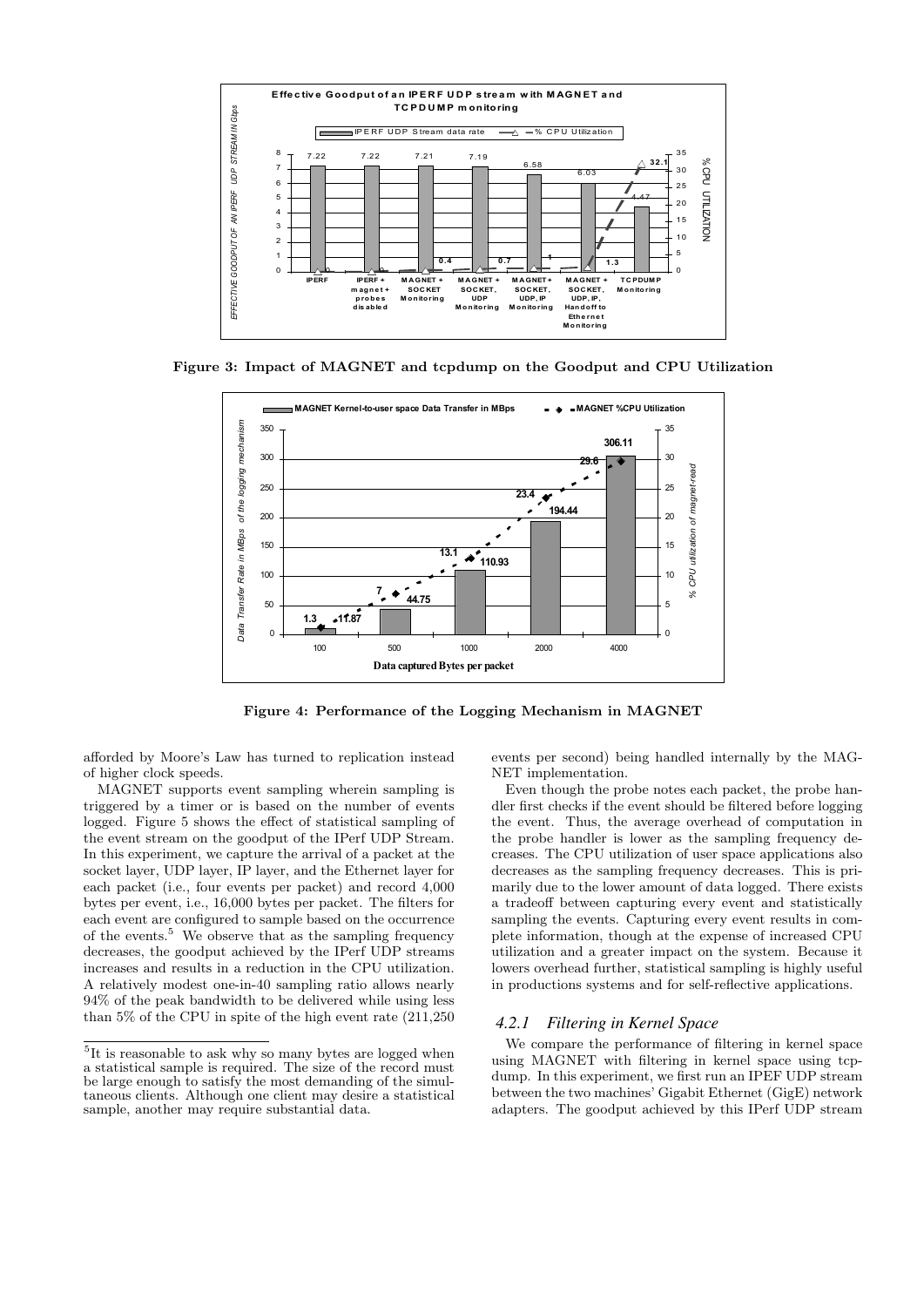

Figure 5: Impact of Statistical Sampling on the Goodput and CPU utilization

was 956 Mbps with 0% packet loss. A second IPerf application stream was started between the 10GigE network adapters of the machines. The goodput achieved by the second IPerf UDP stream is 5.97 Gbps. The aim of the experiment was to capture the event streams of the second IPerf UDP stream, i.e., the 10GigE streams. MAGNET was configured to instrument the socket layer. An event filter with the related abstract ID was added to the three instrumentation points to MAGNET via the control channel. tcpdump was run with the IP address and port of the second UDP stream specified as a filter. The goodput of the first IPerf stream did not drop while monitoring the second stream with either tcpdump or MAGNET.

From Figure 6, it can be seen that the percentage reduction in the throughput of the second UDP stream with tcpdump filtering is at least 150% to 225% more than the percentage drop with MAGNET event filtering. The CPU overhead of the application reading from MAGNET files was far lower than the CPU utilization of tcpdump. tcpdump was also unable to capture 1% of the packets in the "96 bytes of data" case and around 24% of the "500 bytes of data" case. MAGNET captured and filtered the event streams without any event loss. This is attributed mainly to the high-performance interfaces available in MAGNET.

# 5. RELATED WORK

Substantial related work exists for monitoring computing systems. Tools such as the Linux Trace Toolkit (LTT) [14] use static kernel instrumentation by way of patching and re-compiling the kernel. Clearly, this requirement makes it difficult to use in production systems. However, having to patch and recompile has also proved to be a significant barrier to adoption even in experimental systems, as we have found with previous versions of MAGNET.

A more flexible approach, taken by such tools as Dtrace [2], KernInst [12], and SystemTap [10] uses dynamic kernel instrumentation. Dtrace and SystemTap provide a powerful scripting language to probe and monitor the kernel and covers a large set of probe points. Dtrace predominantly runs on Solaris, but it was recently ported to the Mac OS X operating system. SystemTap leverages the kprobes mechanism, which has been ported to multiple architectures. In contrast, KernInst implements its own probing mechanism and supports only a few limited architectures; it also supports limited sampling and event-filtering capabilities. By building upon kprobes or SystemTap, MAGNET supports customize probe handlers and filters at run time via kernel modules, high-performance kernel-to-user space transfer of data, and kernel-space event filtering and sampling which are useful for production system monitoring and adaptation.

Statistical sampling-based tools such as OPROFILE [8], PAPI [7], and PERFMON [9] take advantage of the hardware performance counters of contemporary processors to sample certain events at periodic intervals. Hardwarerelated events, such as CPU cache misses that softwarebased tools such as MAGNET cannot observe, are easily captured. The opposite is also true. Software-based tools, such as MAGNET, are able to return information even when hardware performance counters are not available. As the tools compliment each other, both may be utilized to gain a complete perspective.

Other work related to MAGNET includes the ability to move large volumes of data between kernel space and user space. Linux Trace Toolkit – The Next Generation (LT-Tng) and SystemTap utilize the Linux kernel's relayfs [15] to transfer data to user space. Magnetfs provides features similar to relayfs such as multiple buffers for logging events and bulk delivery of data. In addition, however, magnetfs provides a richer set of interfaces such as asynchronous I/O and signal-based I/O for high performance transfer and low CPU utilization.

In summary, the MAGNET framework leverages work done in kernel instrumentation, event-based statistical sampling, event-based filters, and efficient kernel-to-user-space transfer of data to provide a high-performance, scalable, event-monitoring sensor mechanism.

#### 6. CONCLUSION

In this paper, we presented MAGNET, a high-fidelity monitoring infrastructure that enables real-time analysis and self-adaptation at both the systems level and applications level for virtual computing environments. Preliminary